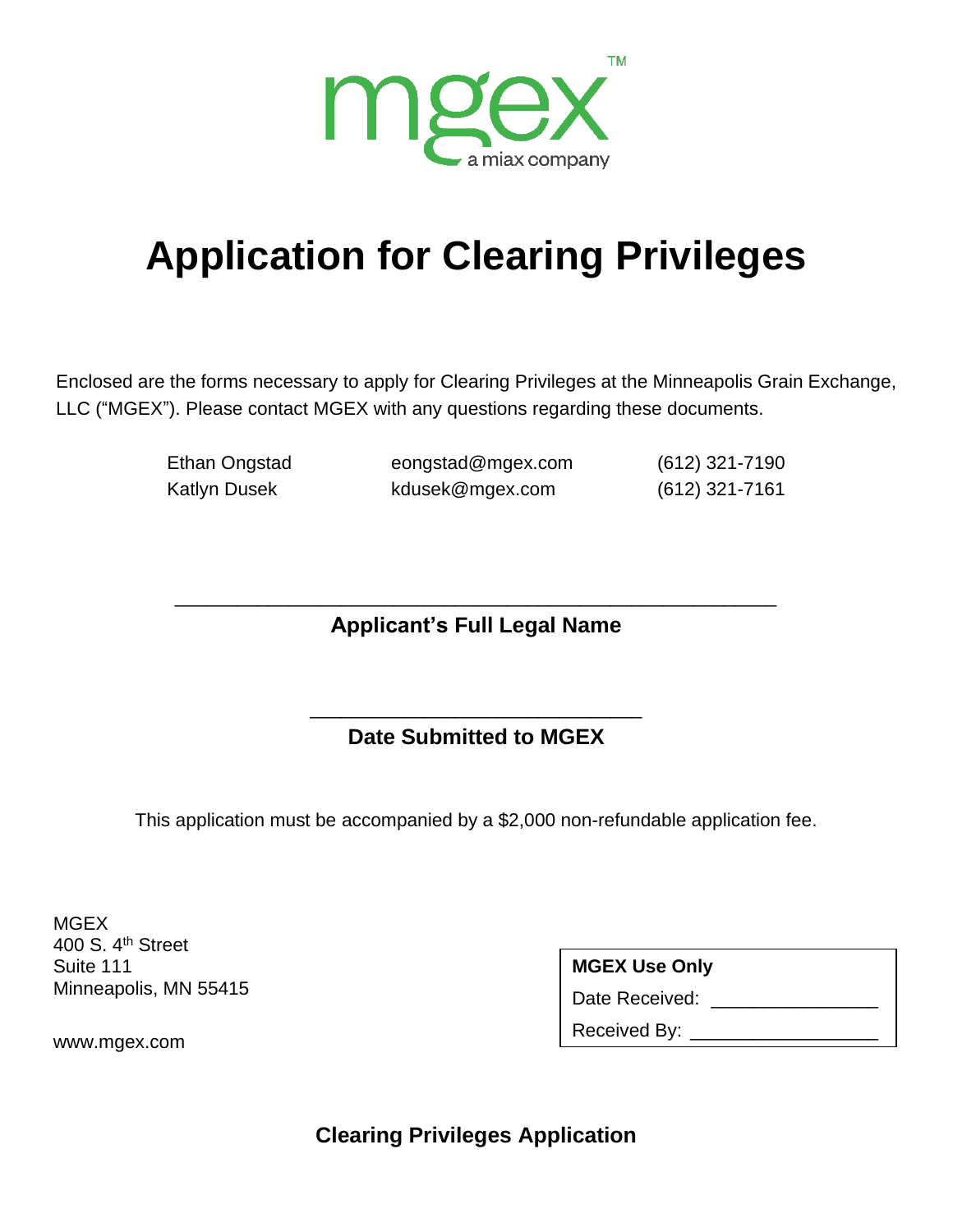*Answers to this application form must be either typewritten or printed in ink. Also, attach separate sheets of paper or letters of explanation whenever necessary.*

| 1.                                                                                                                  |                                                                                                                                        |  |  |  |  |  |
|---------------------------------------------------------------------------------------------------------------------|----------------------------------------------------------------------------------------------------------------------------------------|--|--|--|--|--|
| 2.                                                                                                                  | Type of Organization (please check one):                                                                                               |  |  |  |  |  |
|                                                                                                                     | Corporation organized under the laws of the State of:___________________________                                                       |  |  |  |  |  |
|                                                                                                                     | (please check one)                                                                                                                     |  |  |  |  |  |
|                                                                                                                     | ______ C Corporation                                                                                                                   |  |  |  |  |  |
| _____ Subchapter S Corporation<br>Limited Liability Company organized under the laws of the State of: _____________ |                                                                                                                                        |  |  |  |  |  |
|                                                                                                                     |                                                                                                                                        |  |  |  |  |  |
|                                                                                                                     | Limited Partnership organized under the laws of the State of: __________________                                                       |  |  |  |  |  |
|                                                                                                                     | General Partnership organized under the laws of the State of: __________________<br>$\mathcal{L}^{\text{max}}$                         |  |  |  |  |  |
|                                                                                                                     |                                                                                                                                        |  |  |  |  |  |
| 3.                                                                                                                  |                                                                                                                                        |  |  |  |  |  |
| 4.                                                                                                                  |                                                                                                                                        |  |  |  |  |  |
| 5.                                                                                                                  |                                                                                                                                        |  |  |  |  |  |
| 6.                                                                                                                  | Main Address:<br><u> 1989 - Johann Harry Harry Harry Harry Harry Harry Harry Harry Harry Harry Harry Harry Harry Harry Harry Harry</u> |  |  |  |  |  |
|                                                                                                                     | Phone Number:                                                                                                                          |  |  |  |  |  |
|                                                                                                                     |                                                                                                                                        |  |  |  |  |  |
|                                                                                                                     | Fax Number:<br><b>Email Address:</b>                                                                                                   |  |  |  |  |  |
|                                                                                                                     | Website:                                                                                                                               |  |  |  |  |  |
|                                                                                                                     |                                                                                                                                        |  |  |  |  |  |
| 7.                                                                                                                  | Local Address, if applicable:                                                                                                          |  |  |  |  |  |
|                                                                                                                     |                                                                                                                                        |  |  |  |  |  |
|                                                                                                                     |                                                                                                                                        |  |  |  |  |  |
|                                                                                                                     | <b>Phone Number:</b>                                                                                                                   |  |  |  |  |  |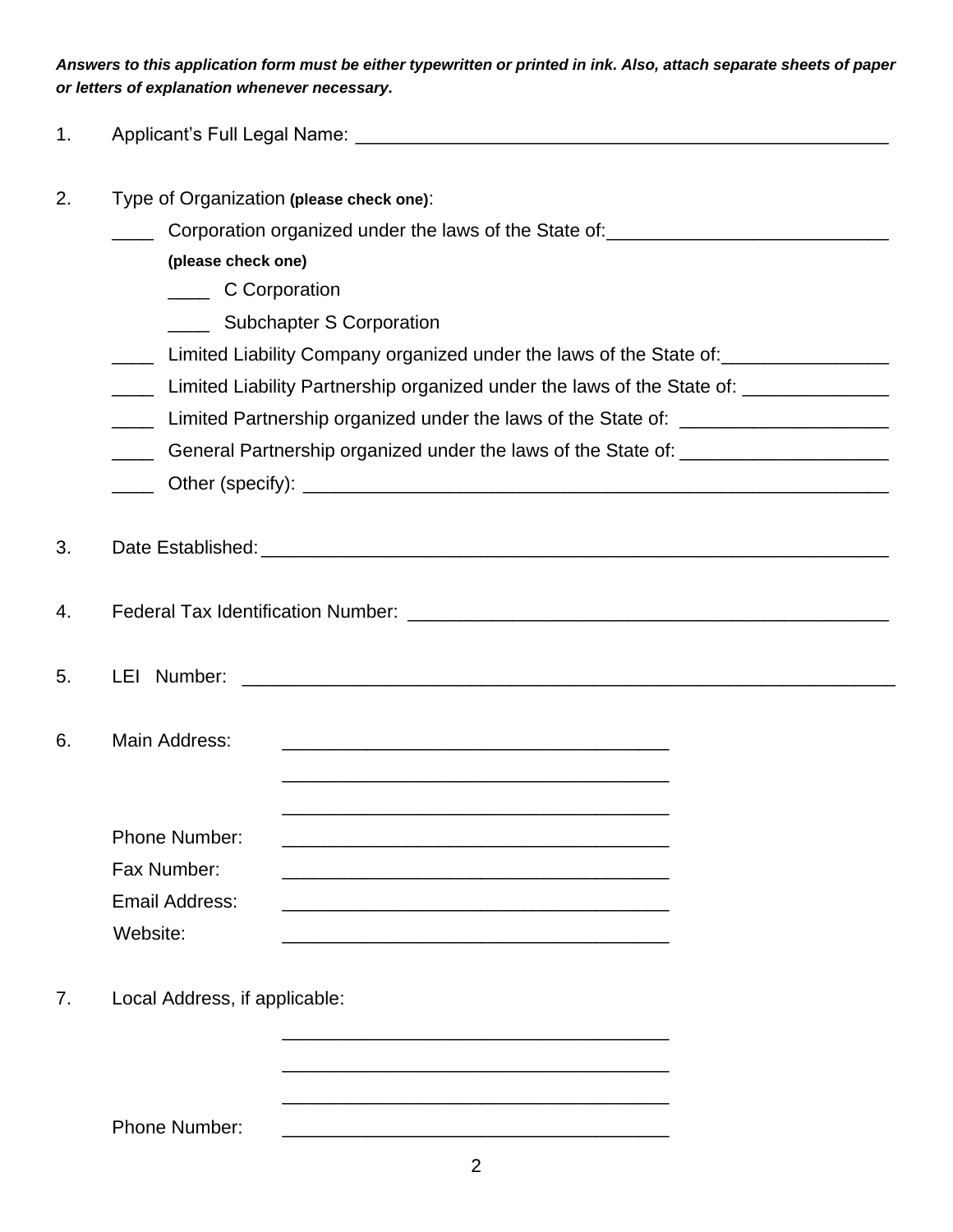|    | Fax Number:                           |  |                                                                                                                       |  |  |
|----|---------------------------------------|--|-----------------------------------------------------------------------------------------------------------------------|--|--|
|    | Email Address:                        |  | <u> 1989 - Johann Stoff, deutscher Stoff, der Stoff, der Stoff, der Stoff, der Stoff, der Stoff, der Stoff, der S</u> |  |  |
| 8. |                                       |  |                                                                                                                       |  |  |
| 9. | <b>Public Accountant Information:</b> |  |                                                                                                                       |  |  |
|    |                                       |  |                                                                                                                       |  |  |
|    | Address:                              |  |                                                                                                                       |  |  |
|    |                                       |  | <u> 1989 - Johann Stoff, deutscher Stoff, der Stoff, der Stoff, der Stoff, der Stoff, der Stoff, der Stoff, der S</u> |  |  |
|    |                                       |  |                                                                                                                       |  |  |
|    | Fax Number:                           |  |                                                                                                                       |  |  |
|    |                                       |  |                                                                                                                       |  |  |
|    | Contact name:                         |  |                                                                                                                       |  |  |

- 10. \_\_\_**Yes** \_\_\_**No** Is your organization qualified to do business in the state of Minnesota? If yes, submit a copy of "Certificate of Good Standing" from the Minnesota Secretary of State's Office.
- 11. \_\_\_**Yes** \_\_\_**No** Has your organization or any of its principals ever been denied registration, or had a registration suspended, revoked, or conditioned by a government or regulatory authority? If yes, describe and provide supporting documentation.

\_\_\_\_\_\_\_\_\_\_\_\_\_\_\_\_\_\_\_\_\_\_\_\_\_\_\_\_\_\_\_\_\_\_\_\_\_\_\_\_\_\_\_\_\_\_\_\_\_\_\_\_\_\_\_\_\_\_\_\_\_\_\_\_\_\_\_\_\_\_\_\_\_\_

\_\_\_\_\_\_\_\_\_\_\_\_\_\_\_\_\_\_\_\_\_\_\_\_\_\_\_\_\_\_\_\_\_\_\_\_\_\_\_\_\_\_\_\_\_\_\_\_\_\_\_\_\_\_\_\_\_\_\_\_\_\_\_\_\_\_\_\_\_\_\_\_\_\_

\_\_\_\_\_\_\_\_\_\_\_\_\_\_\_\_\_\_\_\_\_\_\_\_\_\_\_\_\_\_\_\_\_\_\_\_\_\_\_\_\_\_\_\_\_\_\_\_\_\_\_\_\_\_\_\_\_\_\_\_\_\_\_\_\_\_\_\_\_\_\_\_\_\_

\_\_\_\_\_\_\_\_\_\_\_\_\_\_\_\_\_\_\_\_\_\_\_\_\_\_\_\_\_\_\_\_\_\_\_\_\_\_\_\_\_\_\_\_\_\_\_\_\_\_\_\_\_\_\_\_\_\_\_\_\_\_\_\_\_\_\_\_\_\_\_\_\_\_

\_\_\_\_\_\_\_\_\_\_\_\_\_\_\_\_\_\_\_\_\_\_\_\_\_\_\_\_\_\_\_\_\_\_\_\_\_\_\_\_\_\_\_\_\_\_\_\_\_\_\_\_\_\_\_\_\_\_\_\_\_\_\_\_\_\_\_\_\_\_\_\_\_\_

\_\_\_\_\_\_\_\_\_\_\_\_\_\_\_\_\_\_\_\_\_\_\_\_\_\_\_\_\_\_\_\_\_\_\_\_\_\_\_\_\_\_\_\_\_\_\_\_\_\_\_\_\_\_\_\_\_\_\_\_\_\_\_\_\_\_\_\_\_\_\_\_\_\_

\_\_\_\_\_\_\_\_\_\_\_\_\_\_\_\_\_\_\_\_\_\_\_\_\_\_\_\_\_\_\_\_\_\_\_\_\_\_\_\_\_\_\_\_\_\_\_\_\_\_\_\_\_\_\_\_\_\_\_\_\_\_\_\_\_\_\_\_\_\_\_\_\_\_

12. \_\_\_**Yes** \_\_\_**No** Has your organization or any of its principals ever been denied membership or clearing privileges by any exchange or clearing organization? If yes, describe and provide supporting documentation.

13. \_\_\_**Yes** \_\_\_**No** Have any such membership or clearing privileges ever been suspended, revoked, or conditioned? If yes, describe and provide supporting documentation.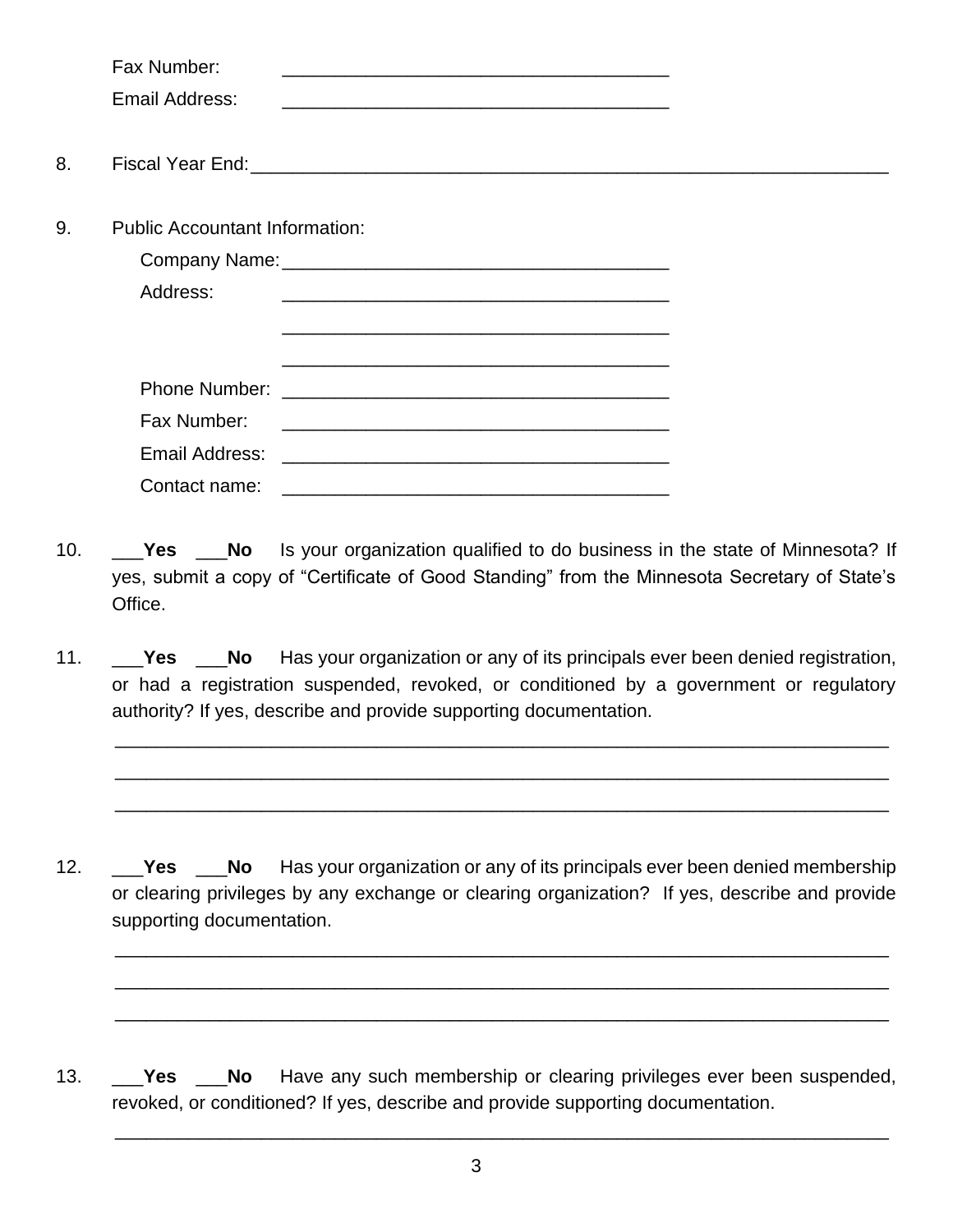14. \_\_\_**Yes** \_\_\_**No** Has your organization or any of its principals ever been: (a) convicted of any felony, pled guilty, entered a plea of "no contest" or entered into a voluntary settlement as to any violation of any criminal or penal code; or (b) convicted of any misdemeanor or found guilty of violating a rule or regulation that involved embezzlement, theft, fraud, extortion, misappropriation of funds, forgery, or bribery, by any U.S. or foreign court, government or regulatory authority, or exchange/clearing organization? If yes, describe and provide supporting documentation.

\_\_\_\_\_\_\_\_\_\_\_\_\_\_\_\_\_\_\_\_\_\_\_\_\_\_\_\_\_\_\_\_\_\_\_\_\_\_\_\_\_\_\_\_\_\_\_\_\_\_\_\_\_\_\_\_\_\_\_\_\_\_\_\_\_\_\_\_\_\_\_\_\_\_

\_\_\_\_\_\_\_\_\_\_\_\_\_\_\_\_\_\_\_\_\_\_\_\_\_\_\_\_\_\_\_\_\_\_\_\_\_\_\_\_\_\_\_\_\_\_\_\_\_\_\_\_\_\_\_\_\_\_\_\_\_\_\_\_\_\_\_\_\_\_\_\_\_\_

\_\_\_\_\_\_\_\_\_\_\_\_\_\_\_\_\_\_\_\_\_\_\_\_\_\_\_\_\_\_\_\_\_\_\_\_\_\_\_\_\_\_\_\_\_\_\_\_\_\_\_\_\_\_\_\_\_\_\_\_\_\_\_\_\_\_\_\_\_\_\_\_\_\_

\_\_\_\_\_\_\_\_\_\_\_\_\_\_\_\_\_\_\_\_\_\_\_\_\_\_\_\_\_\_\_\_\_\_\_\_\_\_\_\_\_\_\_\_\_\_\_\_\_\_\_\_\_\_\_\_\_\_\_\_\_\_\_\_\_\_\_\_\_\_\_\_\_\_

\_\_\_\_\_\_\_\_\_\_\_\_\_\_\_\_\_\_\_\_\_\_\_\_\_\_\_\_\_\_\_\_\_\_\_\_\_\_\_\_\_\_\_\_\_\_\_\_\_\_\_\_\_\_\_\_\_\_\_\_\_\_\_\_\_\_\_\_\_\_\_\_\_\_

15. \_\_\_**Yes** \_\_\_**No** To the best of your knowledge, is your organization or any present officer or partner currently subject to an investigation by any government or regulatory authority, or exchange/clearing organization? If yes, describe and provide supporting documentation.

\_\_\_\_\_\_\_\_\_\_\_\_\_\_\_\_\_\_\_\_\_\_\_\_\_\_\_\_\_\_\_\_\_\_\_\_\_\_\_\_\_\_\_\_\_\_\_\_\_\_\_\_\_\_\_\_\_\_\_\_\_\_\_\_\_\_\_\_\_\_\_\_\_\_

\_\_\_\_\_\_\_\_\_\_\_\_\_\_\_\_\_\_\_\_\_\_\_\_\_\_\_\_\_\_\_\_\_\_\_\_\_\_\_\_\_\_\_\_\_\_\_\_\_\_\_\_\_\_\_\_\_\_\_\_\_\_\_\_\_\_\_\_\_\_\_\_\_\_

\_\_\_\_\_\_\_\_\_\_\_\_\_\_\_\_\_\_\_\_\_\_\_\_\_\_\_\_\_\_\_\_\_\_\_\_\_\_\_\_\_\_\_\_\_\_\_\_\_\_\_\_\_\_\_\_\_\_\_\_\_\_\_\_\_\_\_\_\_\_\_\_\_\_

16. \_\_\_**Yes** \_\_\_**No** Has your organization or any affiliated organization ever failed in business, made a compromise with or assignment of assets for the benefit of creditors, or been a party to any voluntary or involuntary proceeding under any relevant Bankruptcy Law, taken advantage of any Exemption Law or pleaded the Statute of Limitations to any claim of creditors? If yes, describe and provide supporting documentation.

\_\_\_\_\_\_\_\_\_\_\_\_\_\_\_\_\_\_\_\_\_\_\_\_\_\_\_\_\_\_\_\_\_\_\_\_\_\_\_\_\_\_\_\_\_\_\_\_\_\_\_\_\_\_\_\_\_\_\_\_\_\_\_\_\_\_\_\_\_\_\_\_\_\_\_

\_\_\_\_\_\_\_\_\_\_\_\_\_\_\_\_\_\_\_\_\_\_\_\_\_\_\_\_\_\_\_\_\_\_\_\_\_\_\_\_\_\_\_\_\_\_\_\_\_\_\_\_\_\_\_\_\_\_\_\_\_\_\_\_\_\_\_\_\_\_\_\_\_\_\_

\_\_\_\_\_\_\_\_\_\_\_\_\_\_\_\_\_\_\_\_\_\_\_\_\_\_\_\_\_\_\_\_\_\_\_\_\_\_\_\_\_\_\_\_\_\_\_\_\_\_\_\_\_\_\_\_\_\_\_\_\_\_\_\_\_\_\_\_\_\_\_\_\_\_\_

\_\_\_\_\_\_\_\_\_\_\_\_\_\_\_\_\_\_\_\_\_\_\_\_\_\_\_\_\_\_\_\_\_\_\_\_\_\_\_\_\_\_\_\_\_\_\_\_\_\_\_\_\_\_\_\_\_\_\_\_\_\_\_\_\_\_\_\_\_\_\_\_\_\_\_

\_\_\_\_\_\_\_\_\_\_\_\_\_\_\_\_\_\_\_\_\_\_\_\_\_\_\_\_\_\_\_\_\_\_\_\_\_\_\_\_\_\_\_\_\_\_\_\_\_\_\_\_\_\_\_\_\_\_\_\_\_\_\_\_\_\_\_\_\_\_\_\_\_\_\_

\_\_\_\_\_\_\_\_\_\_\_\_\_\_\_\_\_\_\_\_\_\_\_\_\_\_\_\_\_\_\_\_\_\_\_\_\_\_\_\_\_\_\_\_\_\_\_\_\_\_\_\_\_\_\_\_\_\_\_\_\_\_\_\_\_\_\_\_\_\_\_\_\_\_\_

17. \_\_\_**Yes** \_\_\_**No** Has your organization ever used, been known by, or conducted business under, any other name? If yes, describe and provide supporting documentation.

4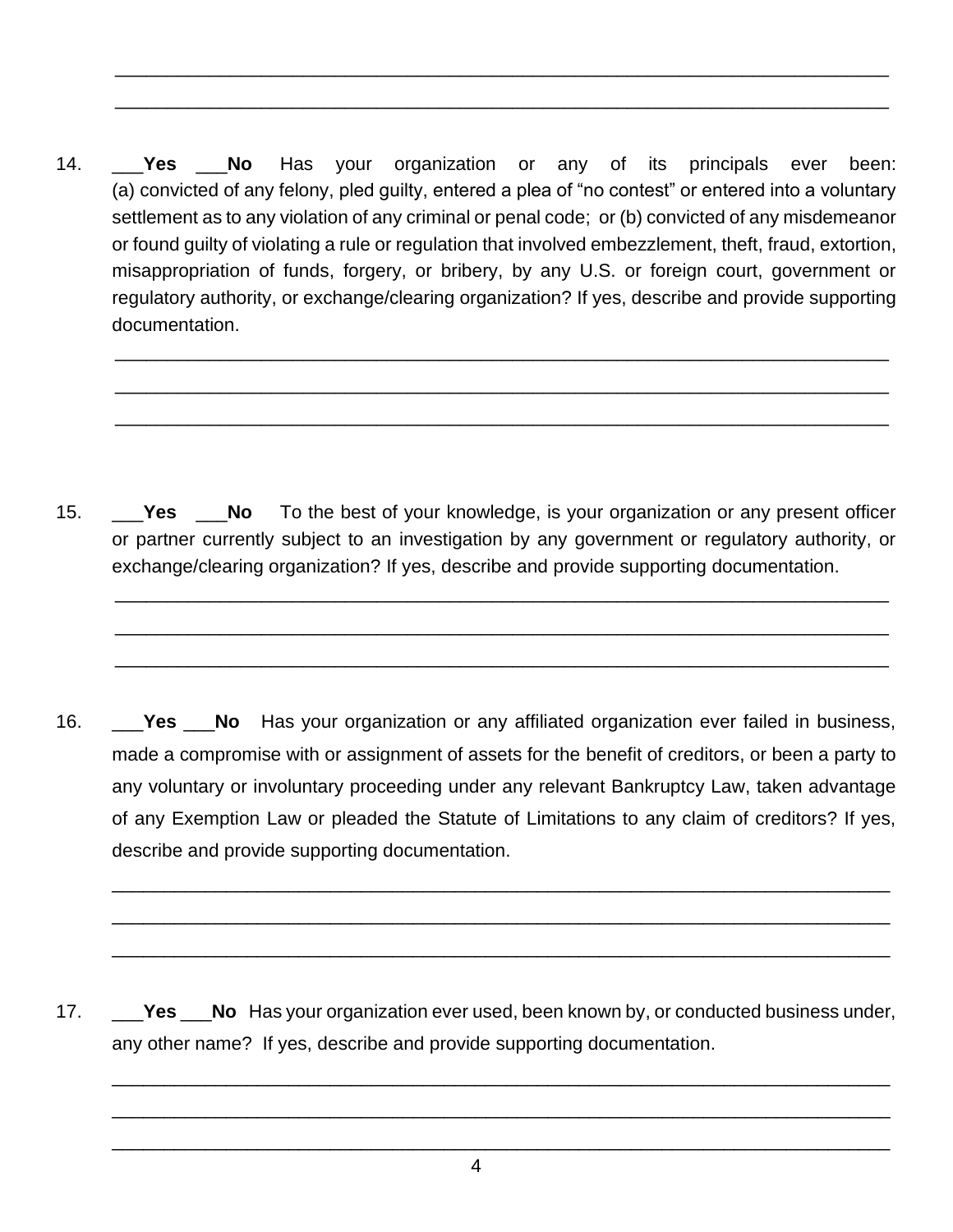18. \_\_\_**Yes** \_\_\_**No** Does your organization or its principals currently have any judgements, liens, attachments, or other encumbrances filed against it? If yes, describe and provide supporting documentation.

\_\_\_\_\_\_\_\_\_\_\_\_\_\_\_\_\_\_\_\_\_\_\_\_\_\_\_\_\_\_\_\_\_\_\_\_\_\_\_\_\_\_\_\_\_\_\_\_\_\_\_\_\_\_\_\_\_\_\_\_\_\_\_\_\_\_\_\_\_\_\_\_\_\_\_

\_\_\_\_\_\_\_\_\_\_\_\_\_\_\_\_\_\_\_\_\_\_\_\_\_\_\_\_\_\_\_\_\_\_\_\_\_\_\_\_\_\_\_\_\_\_\_\_\_\_\_\_\_\_\_\_\_\_\_\_\_\_\_\_\_\_\_\_\_\_\_\_\_\_\_

\_\_\_\_\_\_\_\_\_\_\_\_\_\_\_\_\_\_\_\_\_\_\_\_\_\_\_\_\_\_\_\_\_\_\_\_\_\_\_\_\_\_\_\_\_\_\_\_\_\_\_\_\_\_\_\_\_\_\_\_\_\_\_\_\_\_\_\_\_\_\_\_\_\_\_

19. Indicate present, and pending, membership status at all other U.S. and foreign commodity and security exchanges. (Please note if both member and clearing member.) *Attach continuation sheet if necessary*.

|                                 |  | Status - check all that are applicable |                                               |
|---------------------------------|--|----------------------------------------|-----------------------------------------------|
| <b>Member of the following:</b> |  |                                        | <b>Member</b> Clearing Firm Actively Clearing |
|                                 |  |                                        |                                               |
|                                 |  |                                        |                                               |
|                                 |  |                                        |                                               |
|                                 |  |                                        |                                               |
|                                 |  |                                        |                                               |
|                                 |  |                                        |                                               |

20. \_\_\_**Yes** \_\_\_**No** Is your organization registered as a Futures Commission Merchant with the CFTC and National Futures Association (NFA)? If yes, provide the NFA identification number:

\_\_\_\_\_\_\_\_\_\_\_\_\_\_\_\_\_\_\_\_\_\_\_\_\_\_\_\_\_\_\_\_\_\_\_\_\_\_\_\_\_\_\_\_\_\_\_\_\_\_\_\_\_\_\_\_\_\_\_\_\_\_\_\_\_\_\_\_\_\_\_\_\_\_

\_\_\_\_\_\_\_\_\_\_\_\_\_\_\_\_\_\_\_\_\_\_\_\_\_\_\_\_\_\_\_\_\_\_\_\_\_\_\_\_\_\_\_\_\_\_\_\_\_\_\_\_\_\_\_\_\_\_\_\_\_\_\_\_\_\_\_\_\_\_\_\_\_\_

\_\_\_\_\_\_\_\_\_\_\_\_\_\_\_\_\_\_\_\_\_\_\_\_\_\_\_\_\_\_\_\_\_\_\_\_\_\_\_\_\_\_\_\_\_\_\_\_\_\_\_\_\_\_\_\_\_\_\_\_\_\_\_\_\_\_\_\_\_\_\_\_\_\_

\_\_\_\_\_\_\_\_\_\_\_\_\_\_\_\_\_\_\_\_\_\_\_\_\_\_\_\_\_\_\_\_\_\_\_\_\_\_\_\_\_\_\_\_\_\_\_\_\_\_\_\_\_\_\_\_\_\_\_\_\_\_\_\_\_\_\_\_\_\_\_\_\_\_

\_\_\_\_\_\_\_\_\_\_\_\_\_\_\_\_\_\_\_\_\_\_\_\_\_\_\_\_\_\_\_\_\_\_\_\_\_\_\_\_\_\_\_\_\_\_\_\_\_\_\_\_\_\_\_\_\_\_\_\_\_\_\_\_\_\_\_\_\_\_\_\_\_\_

\_\_\_\_\_\_\_\_\_\_\_\_\_\_\_\_\_\_\_\_\_\_\_\_\_\_\_\_\_\_\_\_\_\_\_\_\_\_\_\_\_\_\_\_\_\_\_\_\_\_\_\_\_\_\_\_\_\_\_\_\_\_\_\_\_\_\_\_\_\_\_\_\_\_

- 21. State your Designated Self Regulatory Organization (DSRO), if applicable:
- 22. \_\_\_**Yes** \_\_\_**No** Is your organization registered as a broker/dealer?
- 23. State your Designated Examining Authority (DEA), if applicable: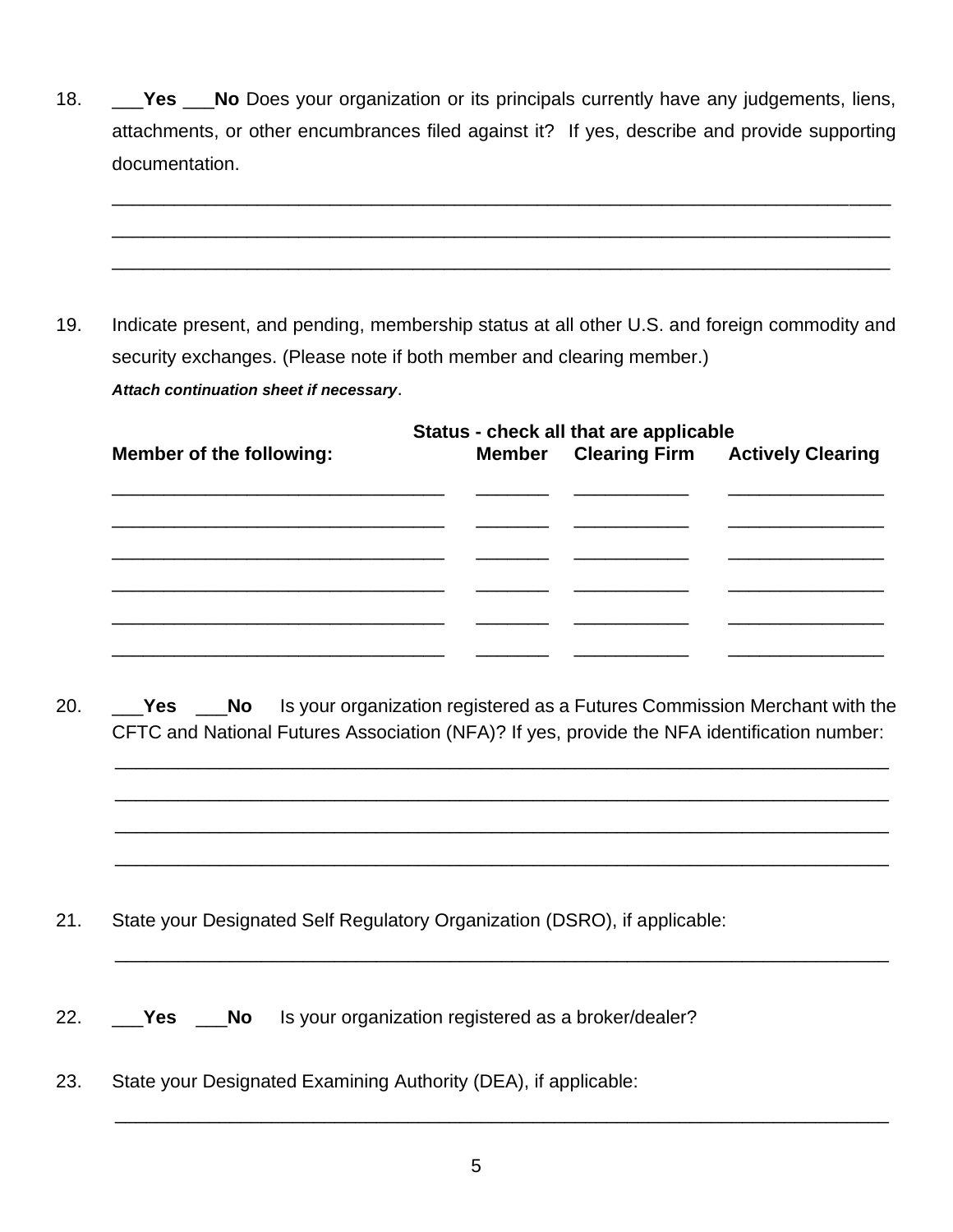24. \_\_\_**Yes** \_\_\_**No** Is your organization registered in any other regulatory capacity? If so, indicated the nature and country of registration(s).

\_\_\_\_\_\_\_\_\_\_\_\_\_\_\_\_\_\_\_\_\_\_\_\_\_\_\_\_\_\_\_\_\_\_\_\_\_\_\_\_\_\_\_\_\_\_\_\_\_\_\_\_\_\_\_\_\_\_\_\_\_\_\_\_\_\_\_\_\_\_\_\_\_\_\_

\_\_\_\_\_\_\_\_\_\_\_\_\_\_\_\_\_\_\_\_\_\_\_\_\_\_\_\_\_\_\_\_\_\_\_\_\_\_\_\_\_\_\_\_\_\_\_\_\_\_\_\_\_\_\_\_\_\_\_\_\_\_\_\_\_\_\_\_\_\_\_\_\_\_\_

\_\_\_\_\_\_\_\_\_\_\_\_\_\_\_\_\_\_\_\_\_\_\_\_\_\_\_\_\_\_\_\_\_\_\_\_\_\_\_\_\_\_\_\_\_\_\_\_\_\_\_\_\_\_\_\_\_\_\_\_\_\_\_\_\_\_\_\_\_\_\_\_\_\_\_

\_\_\_\_\_\_\_\_\_\_\_\_\_\_\_\_\_\_\_\_\_\_\_\_\_\_\_\_\_\_\_\_\_\_\_\_\_\_\_\_\_\_\_\_\_\_\_\_\_\_\_\_\_\_\_\_\_\_\_\_\_\_\_\_\_\_\_\_\_\_\_\_\_\_

- 25. What bookkeeping system is utilized by your organization?
- 26. \_\_\_**Yes** \_\_\_**No** Does your organization intend to clear its customer trades? If yes, indicate the approximate date that the entity wishes to begin clearing trades. If no, which entity will clear these trades?
- 27. \_\_\_**Yes** \_\_\_**No** Does your organization intend to clear its non-customer/proprietary trades? If yes, indicate the approximate date that the entity will begin clearing trades. If no, which entity will clear these trades?\_\_\_\_\_\_\_\_\_\_\_\_\_\_\_\_\_\_\_\_\_\_\_\_\_\_\_\_\_\_\_\_\_\_\_\_\_\_\_\_\_\_\_\_\_\_\_\_\_\_\_\_\_\_\_\_
- 28. \_\_\_**Yes** \_\_\_**No** Is your organization, a subsidiary of your organization, or parent company/owner of your organization regulated by the U.S. Federal Deposit Insurance Corporation (FDIC) and/or U.S. Office of the Comptroller of the Currency (OCC)? If so, please identify the entity and its regulator(s).

\_\_\_\_\_\_\_\_\_\_\_\_\_\_\_\_\_\_\_\_\_\_\_\_\_\_\_\_\_\_\_\_\_\_\_\_\_\_\_\_\_\_\_\_\_\_\_\_\_\_\_\_\_\_\_\_\_\_\_\_\_\_\_\_\_\_\_\_\_\_\_\_\_\_\_ \_\_\_\_\_\_\_\_\_\_\_\_\_\_\_\_\_\_\_\_\_\_\_\_\_\_\_\_\_\_\_\_\_\_\_\_\_\_\_\_\_\_\_\_\_\_\_\_\_\_\_\_\_\_\_\_\_\_\_\_\_\_\_\_\_\_\_\_\_\_\_\_\_\_\_

\_\_\_\_\_\_\_\_\_\_\_\_\_\_\_\_\_\_\_\_\_\_\_\_\_\_\_\_\_\_\_\_\_\_\_\_\_\_\_\_\_\_\_\_\_\_\_\_\_\_\_\_\_\_\_\_\_\_\_\_\_\_\_\_\_\_\_\_\_\_\_\_\_\_\_

\_\_\_\_\_\_\_\_\_\_\_\_\_\_\_\_\_\_\_\_\_\_\_\_\_\_\_\_\_\_\_\_\_\_\_\_\_\_\_\_\_\_\_\_\_\_\_\_\_\_\_\_\_\_\_\_\_\_\_\_\_\_\_\_\_\_\_\_\_\_\_\_\_\_\_ \_\_\_\_\_\_\_\_\_\_\_\_\_\_\_\_\_\_\_\_\_\_\_\_\_\_\_\_\_\_\_\_\_\_\_\_\_\_\_\_\_\_\_\_\_\_\_\_\_\_\_\_\_\_\_\_\_\_\_\_\_\_\_\_\_\_\_\_\_\_\_\_\_\_\_

\_\_\_\_\_\_\_\_\_\_\_\_\_\_\_\_\_\_\_\_\_\_\_\_\_\_\_\_\_\_\_\_\_\_\_\_\_\_\_\_\_\_\_\_\_\_\_\_\_\_\_\_\_\_\_\_\_\_\_\_\_\_\_\_\_\_\_\_\_\_\_\_\_\_

\_\_\_\_\_\_\_\_\_\_\_\_\_\_\_\_\_\_\_\_\_\_\_\_\_\_\_\_\_\_\_\_\_\_\_\_\_\_\_\_\_\_\_\_\_\_\_\_\_\_\_\_\_\_\_\_\_\_\_\_\_\_\_\_\_\_\_\_\_\_\_\_\_\_

\_\_\_\_\_\_\_\_\_\_\_\_\_\_\_\_\_\_\_\_\_\_\_\_\_\_\_\_\_\_\_\_\_\_\_\_\_\_\_\_\_\_\_\_\_\_\_\_\_\_\_\_\_\_\_\_\_\_\_\_\_\_\_\_\_\_\_\_\_\_\_\_\_\_

\_\_\_\_\_\_\_\_\_\_\_\_\_\_\_\_\_\_\_\_\_\_\_\_\_\_\_\_\_\_\_\_\_\_\_\_\_\_\_\_\_\_\_\_\_\_\_\_\_\_\_\_\_\_\_\_\_\_\_\_\_\_\_\_\_\_\_\_\_\_\_\_\_\_

- 29. If the applicant is an FCM, list all branch offices transacting futures related business.
- 30. If the applicant is an FCM, list all guaranteed introducing brokers.
- 31. Describe your organization's risk management procedures. Also, please provide a copy of your organization's risk management policies.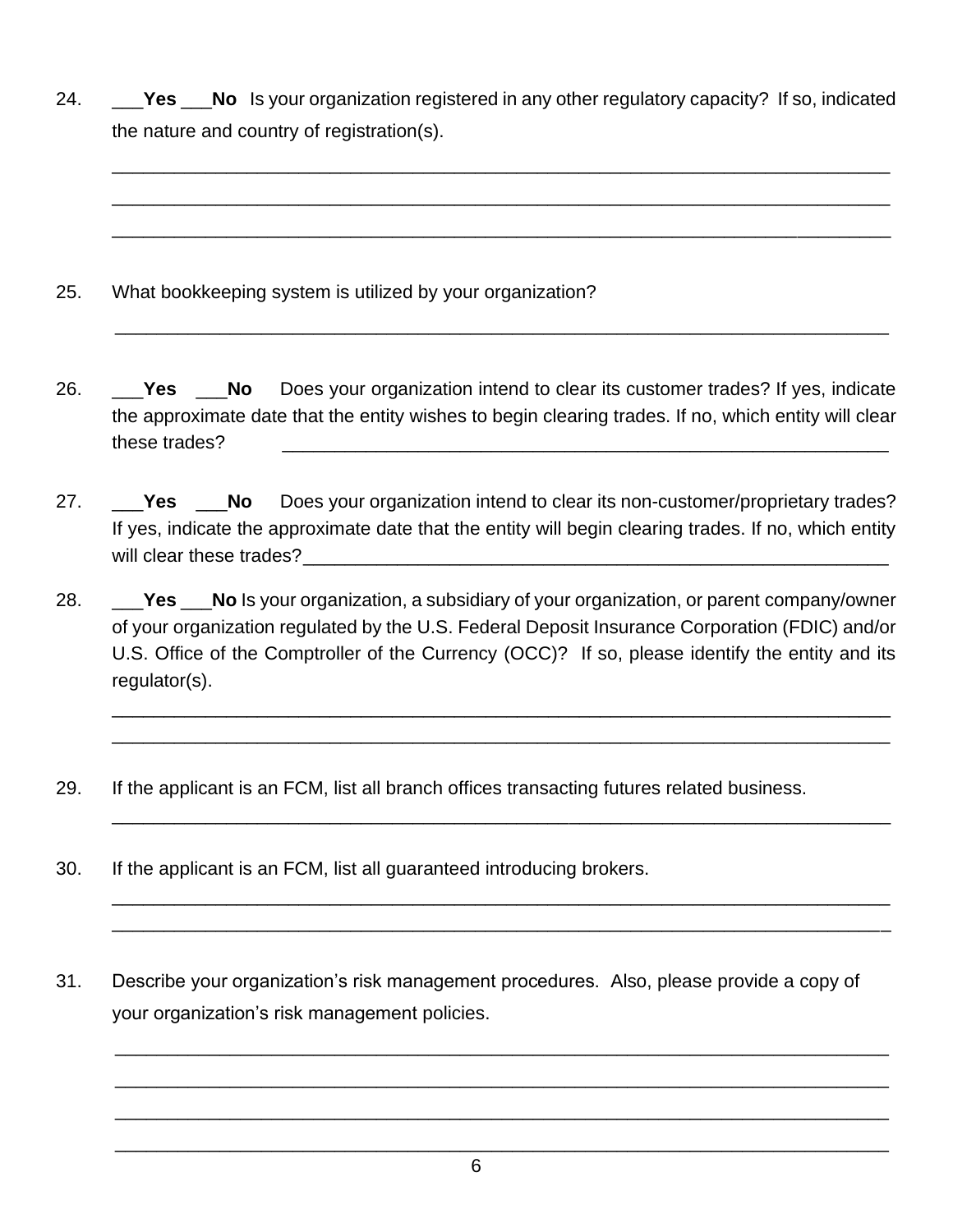32. Please provide an organization chart indicating all employees involved with risk management with reporting lines.

\_\_\_\_\_\_\_\_\_\_\_\_\_\_\_\_\_\_\_\_\_\_\_\_\_\_\_\_\_\_\_\_\_\_\_\_\_\_\_\_\_\_\_\_\_\_\_\_\_\_\_\_\_\_\_\_\_\_\_\_\_\_\_\_\_\_\_\_\_\_\_\_\_\_

\_\_\_\_\_\_\_\_\_\_\_\_\_\_\_\_\_\_\_\_\_\_\_\_\_\_\_\_\_\_\_\_\_\_\_\_\_\_\_\_\_\_\_\_\_\_\_\_\_\_\_\_\_\_\_\_\_\_\_\_\_\_\_\_\_\_\_\_\_\_\_\_\_\_

\_\_\_\_\_\_\_\_\_\_\_\_\_\_\_\_\_\_\_\_\_\_\_\_\_\_\_\_\_\_\_\_\_\_\_\_\_\_\_\_\_\_\_\_\_\_\_\_\_\_\_\_\_\_\_\_\_\_\_\_\_\_\_\_\_\_\_\_\_\_\_\_\_\_

\_\_\_\_\_\_\_\_\_\_\_\_\_\_\_\_\_\_\_\_\_\_\_\_\_\_\_\_\_\_\_\_\_ \_\_\_\_\_\_\_\_\_\_\_\_\_\_\_\_\_\_\_\_\_\_\_\_\_\_\_\_\_\_\_\_\_\_

\_\_\_\_\_\_\_\_\_\_\_\_\_\_\_\_\_\_\_\_\_\_\_\_\_\_\_\_\_\_\_\_\_ \_\_\_\_\_\_\_\_\_\_\_\_\_\_\_\_\_\_\_\_\_\_\_\_\_\_\_\_\_\_\_\_\_\_

\_\_\_\_\_\_\_\_\_\_\_\_\_\_\_\_\_\_\_\_\_\_\_\_\_\_\_\_\_\_\_\_\_ \_\_\_\_\_\_\_\_\_\_\_\_\_\_\_\_\_\_\_\_\_\_\_\_\_\_\_\_\_\_\_\_\_\_

33. List all officers involved in the risk management process. *Attach a continuation sheet if necessary.*

34. Describe the nature of your organization's anticipated business and complete the table below.  $\_\_$ 

\_\_\_\_\_\_\_\_\_\_\_\_\_\_\_\_\_\_\_\_\_\_\_\_\_\_\_\_\_\_\_\_\_\_\_\_\_\_\_\_\_\_\_\_\_\_\_\_\_\_\_\_\_\_\_\_\_\_\_\_\_\_\_\_\_\_\_\_\_\_\_\_\_\_ \_\_\_\_\_\_\_\_\_\_\_\_\_\_\_\_\_\_\_\_\_\_\_\_\_\_\_\_\_\_\_\_\_\_\_\_\_\_\_\_\_\_\_\_\_\_\_\_\_\_\_\_\_\_\_\_\_\_\_\_\_\_\_\_\_\_\_\_\_\_\_\_\_\_ \_\_\_\_\_\_\_\_\_\_\_\_\_\_\_\_\_\_\_\_\_\_\_\_\_\_\_\_\_\_\_\_\_\_\_\_\_\_\_\_\_\_\_\_\_\_\_\_\_\_\_\_\_\_\_\_\_\_\_\_\_\_\_\_\_\_\_\_\_\_\_\_\_\_ \_\_\_\_\_\_\_\_\_\_\_\_\_\_\_\_\_\_\_\_\_\_\_\_\_\_\_\_\_\_\_\_\_\_\_\_\_\_\_\_\_\_\_\_\_\_\_\_\_\_\_\_\_\_\_\_\_\_\_\_\_\_\_\_\_\_\_\_\_\_\_\_\_\_

## **Anticipated Type of Business**

**(Include all futures related trading activity)**

|                                    | <b>Number of Accounts</b> | <b>Percent of Trading Volume</b> |
|------------------------------------|---------------------------|----------------------------------|
| <b>Commercial Accounts</b>         |                           |                                  |
| <b>Retail Accounts</b>             |                           |                                  |
| Institutional Accounts             |                           |                                  |
| Floor Trader/Local Accounts        |                           |                                  |
| Foreign Futures/Options Accounts   |                           |                                  |
| Discretionary/Managed Accounts     |                           |                                  |
| <b>Omnibus Accounts</b>            |                           |                                  |
| Affiliate Accounts                 |                           |                                  |
| <b>Other Non-Customer Accounts</b> |                           |                                  |
| <b>Proprietary Accounts</b>        |                           |                                  |
| Other:                             |                           |                                  |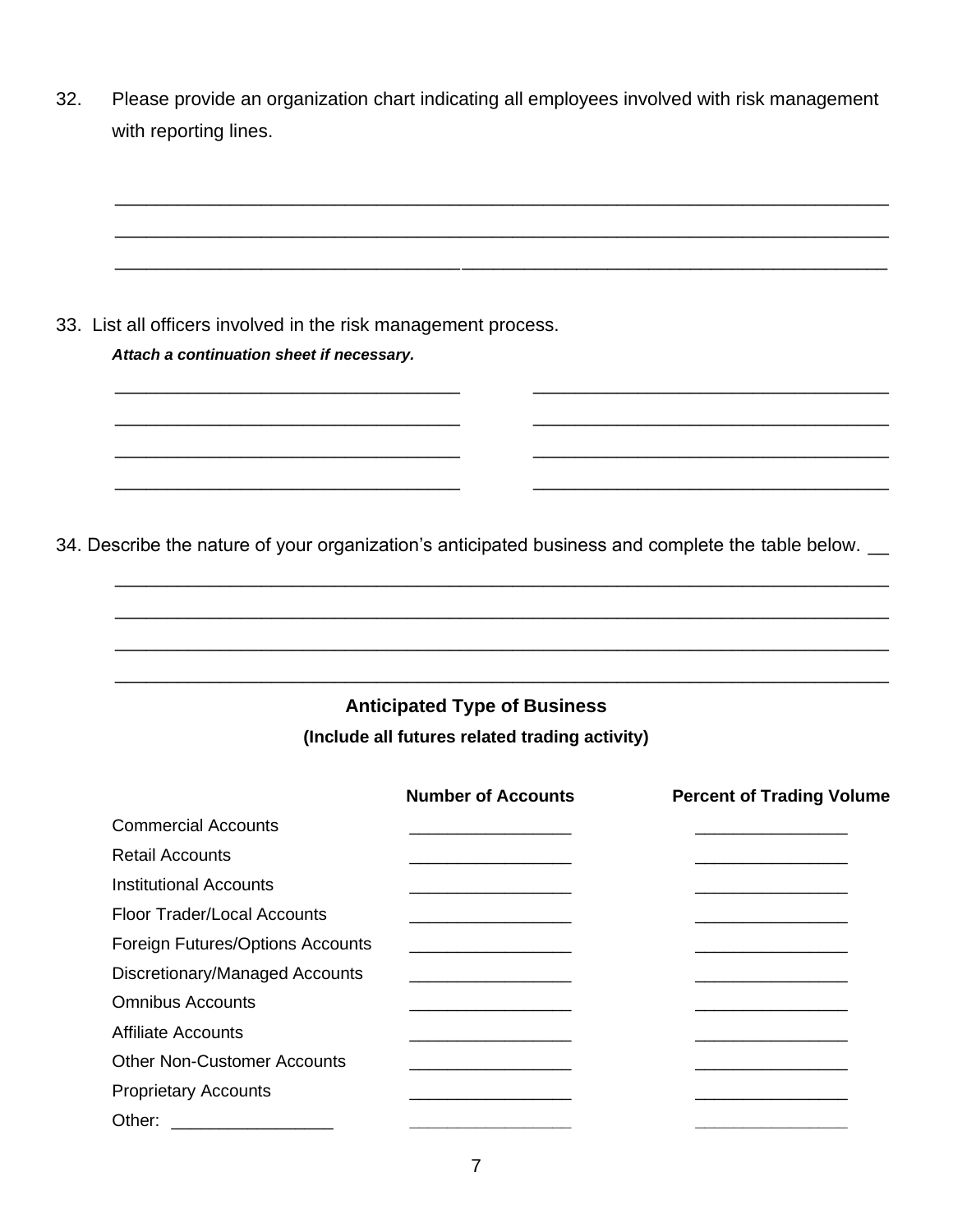**Total:** \_\_\_\_\_\_\_\_\_\_\_\_\_\_\_ \_\_\_\_\_\_\_\_\_\_\_\_\_\_\_

35. Supply the following bank account information:

#### **Primary Bank**

| Regular Account:                      |  |
|---------------------------------------|--|
| <b>Bank Name:</b>                     |  |
| <b>ABA Number:</b>                    |  |
| <b>Account Number:</b>                |  |
| <b>Account Name:</b>                  |  |
| <b>Segregated Account:</b>            |  |
| <b>Bank Name:</b>                     |  |
| <b>ABA Number:</b>                    |  |
| <b>Account Number:</b>                |  |
| <b>Account Name:</b>                  |  |
| Security Deposit of \$500,000 (cash): |  |
| <b>Bank Name:</b>                     |  |
| <b>ABA Number:</b>                    |  |
| <b>Account Number:</b>                |  |
| <b>Account Name:</b>                  |  |

#### **Secondary Bank**

**Regular Account:** 

**Bank Name: \_\_\_\_\_\_\_\_\_\_\_\_\_\_\_\_\_\_\_\_\_\_\_\_\_\_\_\_\_\_\_\_\_\_\_\_\_\_\_\_\_\_\_**

**ABA Number: \_\_\_\_\_\_\_\_\_\_\_\_\_\_\_\_\_\_\_\_\_\_\_\_\_\_\_\_\_\_\_\_\_\_\_\_\_\_\_\_\_\_\_**

**Account Number: \_\_\_\_\_\_\_\_\_\_\_\_\_\_\_\_\_\_\_\_\_\_\_\_\_\_\_\_\_\_\_\_\_\_\_\_\_\_\_\_\_\_\_**

**Account Name: \_\_\_\_\_\_\_\_\_\_\_\_\_\_\_\_\_\_\_\_\_\_\_\_\_\_\_\_\_\_\_\_\_\_\_\_\_\_\_\_\_\_\_**

#### **Segregated Account:**

**Bank Name: \_\_\_\_\_\_\_\_\_\_\_\_\_\_\_\_\_\_\_\_\_\_\_\_\_\_\_\_\_\_\_\_\_\_\_\_\_\_\_\_\_\_\_**

**ABA Number: \_\_\_\_\_\_\_\_\_\_\_\_\_\_\_\_\_\_\_\_\_\_\_\_\_\_\_\_\_\_\_\_\_\_\_\_\_\_\_\_\_\_\_**

**Account Number: \_\_\_\_\_\_\_\_\_\_\_\_\_\_\_\_\_\_\_\_\_\_\_\_\_\_\_\_\_\_\_\_\_\_\_\_\_\_\_\_\_\_\_**

**Account Name: \_\_\_\_\_\_\_\_\_\_\_\_\_\_\_\_\_\_\_\_\_\_\_\_\_\_\_\_\_\_\_\_\_\_\_\_\_\_\_\_\_\_\_**

36. Please provide contact information for the bank indicated above:

#### **Primary Bank**

**Bank Name: \_\_\_\_\_\_\_\_\_\_\_\_\_\_\_\_\_\_\_\_\_\_\_\_\_\_\_\_\_\_\_\_\_\_\_\_\_\_\_\_\_\_\_\_\_**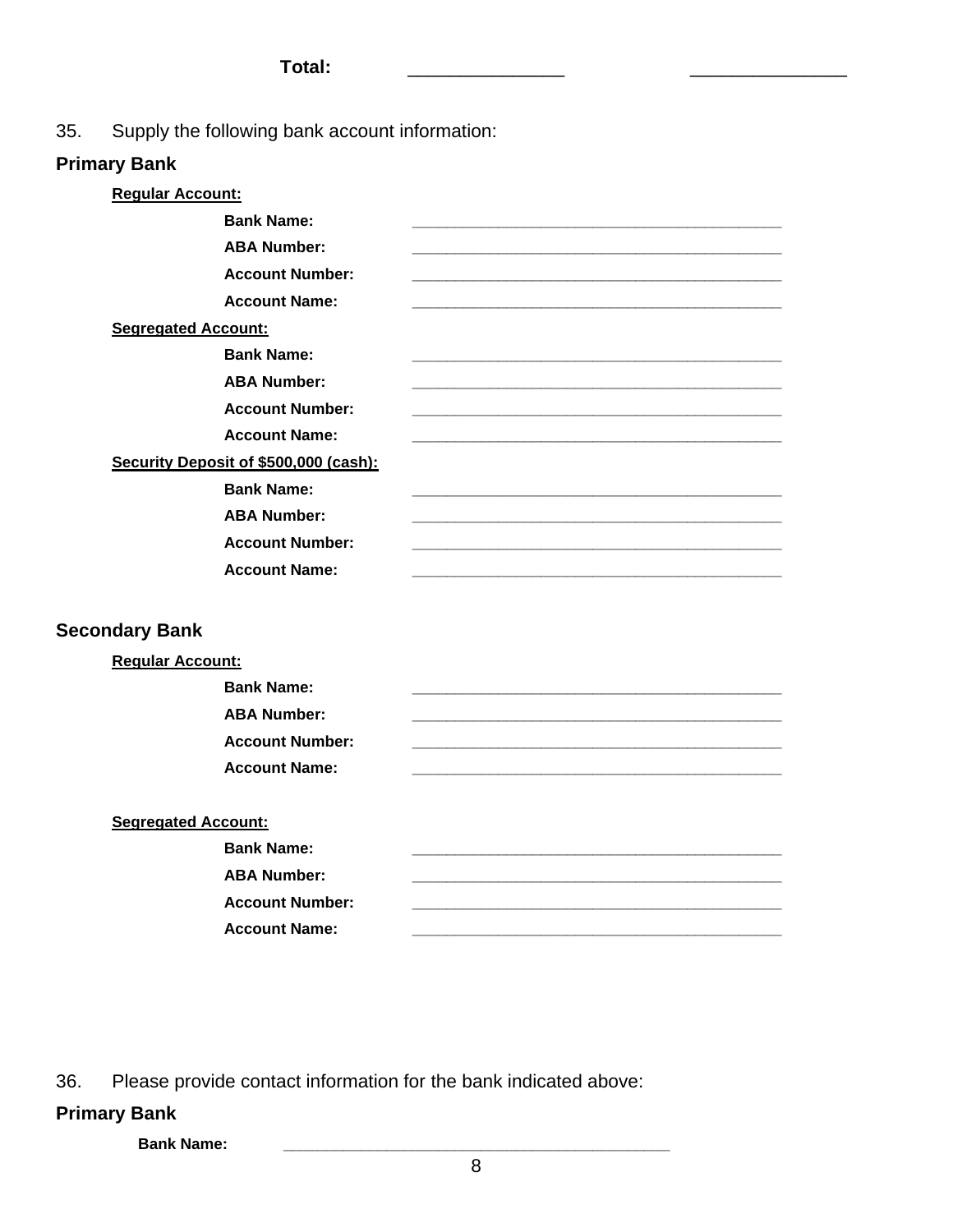| Name:                 |  |
|-----------------------|--|
| Title:                |  |
| <b>Phone Number:</b>  |  |
| <b>Email Address:</b> |  |

### **Secondary Bank**

| <b>Bank Name:</b>     |  |
|-----------------------|--|
| Name:                 |  |
| Title:                |  |
| <b>Phone Number:</b>  |  |
| <b>Email Address:</b> |  |

- 37. Please provide a copy of the most recent monthly financial statement and the last two years of audited financial statements with footnotes.
- 38. List all organizations/persons who own 20% or more of your organization, including the percentage of ownership.

| <b>Organization/Person</b> | <b>Percent</b> |
|----------------------------|----------------|
|                            |                |
|                            |                |
|                            |                |
|                            |                |

39. Describe the nature of involvement in the commodities or securities industry of any organization/person who owns 20% or more of your organization. \_\_\_\_\_\_\_\_\_\_\_\_\_\_\_\_\_\_

\_\_\_\_\_\_\_\_\_\_\_\_\_\_\_\_\_\_\_\_\_\_\_\_\_\_\_\_\_\_\_\_\_\_\_\_\_\_\_\_\_\_\_\_\_\_\_\_\_\_\_\_\_\_\_\_\_\_\_\_\_\_\_\_\_\_\_\_\_\_\_\_\_\_

\_\_\_\_\_\_\_\_\_\_\_\_\_\_\_\_\_\_\_\_\_\_\_\_\_\_\_\_\_\_\_\_\_\_\_\_\_\_\_\_\_\_\_\_\_\_\_\_\_\_\_\_\_\_\_\_\_\_\_\_\_\_\_\_\_\_\_\_\_\_\_\_\_\_

\_\_\_\_\_\_\_\_\_\_\_\_\_\_\_\_\_\_\_\_\_\_\_\_\_\_\_\_\_\_\_\_\_\_\_\_\_\_\_\_\_\_\_\_\_\_\_\_\_\_\_\_\_\_\_\_\_\_\_\_\_\_\_\_\_\_\_\_\_\_\_\_\_\_

\_\_\_\_\_\_\_\_\_\_\_\_\_\_\_\_\_\_\_\_\_\_\_\_\_\_\_\_\_\_\_\_\_\_\_\_\_\_\_\_\_\_\_\_\_\_\_\_\_\_\_\_\_\_\_\_\_\_\_\_\_\_\_\_\_\_\_\_\_\_\_\_\_\_

40. Indicate the individual (including title) to contact for questions concerning this application: Name: \_\_\_\_\_\_\_\_\_\_\_\_\_\_\_\_\_\_\_\_\_\_\_\_\_\_\_\_\_\_\_\_\_\_\_\_\_ Title: \_\_\_\_\_\_\_\_\_\_\_\_\_\_\_\_\_\_\_\_\_\_\_\_\_\_\_\_\_\_\_\_\_\_\_\_\_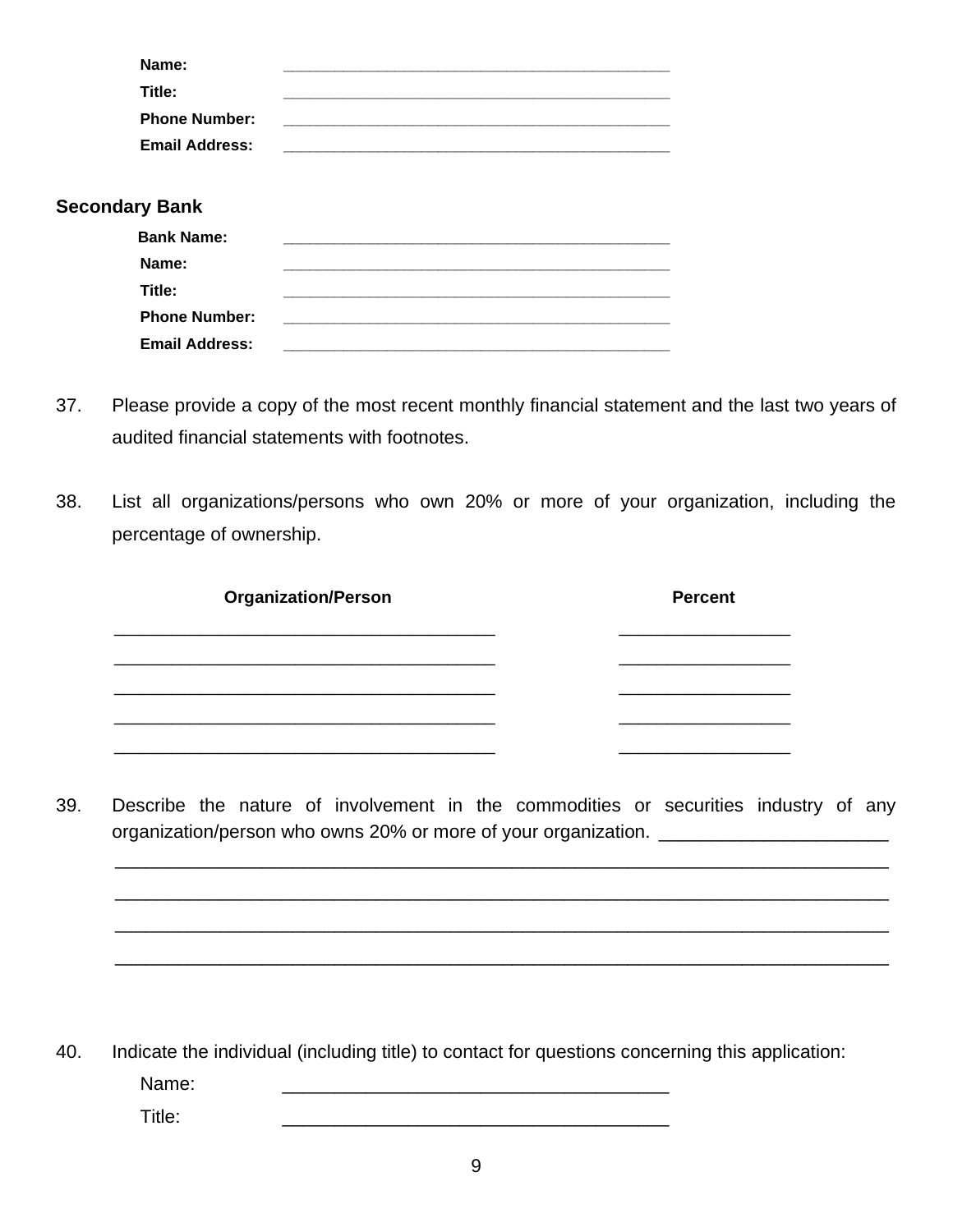| Address:                      |  |
|-------------------------------|--|
|                               |  |
|                               |  |
|                               |  |
|                               |  |
| Fax Number:                   |  |
| Email Address: Email Address: |  |

\*\*\* Signature page follows.